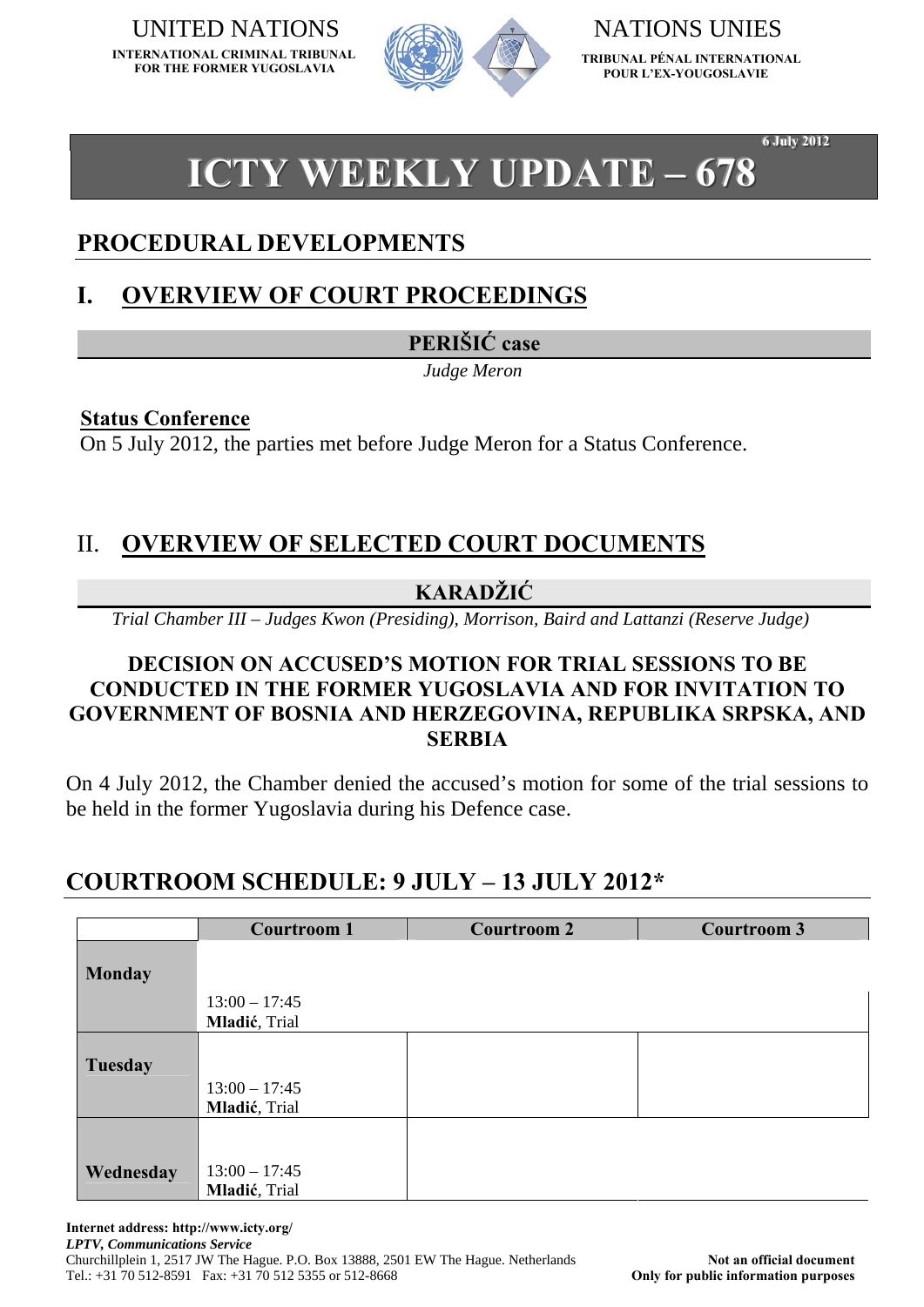| <b>Thursday</b> | $13:00 - 16:00$<br>Mladić, Trial |  |
|-----------------|----------------------------------|--|
| Friday          | $11:00 - 15:45$<br>Mladić, Trial |  |

**\* The courtroom schedule is subject to change and you are invited to check for last minute alterations on [http://www.icty.org](http://www.icty.org/) or with the Media Office directly (+3170 512 -8752, -5343, or -5356)** 

Public proceedings are also broadcast with a 30 minute delay on the ICTY's web site: [http://www.icty.org](http://www.icty.org/)(in English)

<http://www.icty.org/bhs>(na bosanskom/hrvatskom/srpskom).

# **LATEST PRESS RELEASES**

| Date                | <b>Number</b> | <b>Title</b>                               |   | B/C/S |
|---------------------|---------------|--------------------------------------------|---|-------|
| 02/07/2012          | 1515          | MECHANISM FOR INTERNATIONAL CRIMINAL       | E | B/C/S |
|                     |               | TRIBUNALS (MICT) BEGINS WORK IN ARUSHA     |   |       |
|                     |               | http://www.icty.org/sid/10998              |   |       |
| $03/07/2012$   1516 |               | TRIBUNAL HOSTS A STUDY VISIT FROM YOUTH    |   |       |
|                     |               | <b>INITIATIVE FOR HUMAN RIGHTS SEMINAR</b> |   |       |
|                     |               | http://www.icty.org/sid/11000              |   |       |

# **LATEST FILED DOCUMENTS**

| <b>Signature Date</b> | <b>Case Number</b> | <b>Case Description</b> | Document Title                 |
|-----------------------|--------------------|-------------------------|--------------------------------|
|                       |                    |                         | <b>REASONS FOR DECISION ON</b> |
|                       |                    |                         | DEFENCE MOTION FOR             |
| $29$ -Jun- $12$       | $IT-09-92$         | Ratko Mladic            | <b>RECONSIDERATION</b>         |
|                       |                    |                         | <b>DECISION ON ACCUSED'S</b>   |
|                       |                    |                         | <b>MOTION FOR ADMISSION OF</b> |
|                       |                    |                         | <b>SUPPLEMENTAL RULE 92</b>    |
|                       |                    |                         | <b>BIS STATEMENTS (MILORAD</b> |
|                       |                    |                         | <b>BIRCAKOVIC AND OSTOJA</b>   |
| $29$ -Jun-12          | $IT-95-5/18$       | Karadzic                | STANISIC)                      |
|                       |                    |                         | <b>MOTION TO EXPUNGE</b>       |
|                       |                    |                         | PORTIONS OF THE                |
|                       |                    |                         | PROSECUTION'S RULE 65TER       |
|                       |                    |                         | <b>FILING AND FOR MORE</b>     |
|                       |                    |                         | <b>DETAILED WITNESS</b>        |
| $29$ -Jun- $12$       | $IT-04-75$         | Hadzic                  | <b>SUMMARIES</b>               |
| $29$ -Jun- $12$       | IT-03-67-R77.4     | Seselj (Contempt)       | <b>CORRIGENDUM</b>             |
|                       |                    |                         | DEFENSE RESPONSE AND           |
|                       |                    |                         | <b>OBJECTION TO REVISED</b>    |
|                       |                    |                         | <b>NOTICE OF PRESENTATION</b>  |
|                       |                    |                         | OF PROSECUTION CASE IN         |
| 29-Jun-12             | $IT-09-92$         | Ratko Mladic            | <b>CHIEF: FIRST SEGMENT</b>    |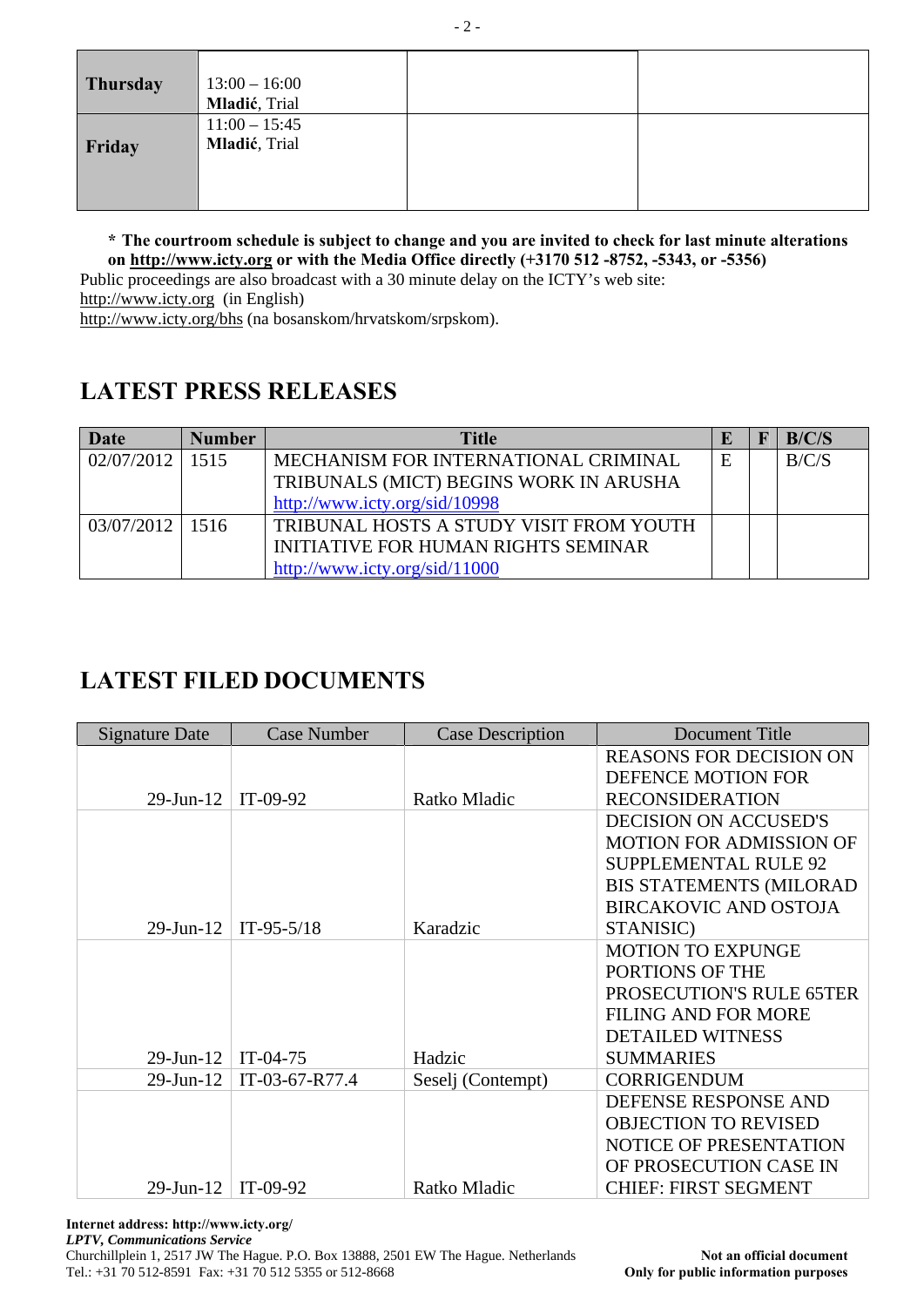| $29$ -Jun- $12$ | IT-03-67-R77.4 | Seselj (Contempt)    | <b>CORRIGENDUM</b>                        |
|-----------------|----------------|----------------------|-------------------------------------------|
|                 |                |                      | DEFENSE RULE 94BIS                        |
|                 |                |                      | NOTICE, OBJECTION AND                     |
|                 |                |                      | <b>MOTION TO BAR RELATIVE</b>             |
|                 |                |                      | <b>TO PROPOSED</b>                        |
|                 |                |                      | PROSECUTION WITNESS                       |
| $02$ -Jul-12    | $IT-09-92$     | Ratko Mladic         | RICHARD DANNATT                           |
|                 |                |                      | PROSECUTION RESPONSE                      |
|                 |                |                      | TO URGENT SIMATOVIC                       |
|                 |                |                      | REQUEST FOR PROVISIONAL                   |
| $02$ -Jul-12    | $IT-03-69$     | Stanisic & Simatovic | <b>RELEASE</b>                            |
|                 |                |                      | PROSECUTION'S                             |
|                 |                |                      | <b>SUBMISSION OF A REVISED</b>            |
| $02$ -Jul-12    | IT-09-92       | Ratko Mladic         | <b>WITNESS LIST</b>                       |
|                 |                |                      | PROSECUTION NOTICE OF                     |
| $02$ -Jul-12    | IT-09-92       | Ratko Mladic         | <b>COMPLIANCE</b>                         |
|                 |                |                      | PROSECUTION RESPONSE                      |
|                 |                |                      | TO DEFENCE RESPONSE                       |
|                 |                |                      | AND OBJECTION TO                          |
|                 |                |                      | <b>REVISED NOTICE OF</b>                  |
|                 |                |                      | PRESENTATION OF                           |
|                 |                |                      | PROSECUTION CASE IN                       |
| $02$ -Jul-12    | IT-09-92       | Ratko Mladic         | <b>CHIEF: FIRST SEGMENT</b>               |
|                 |                |                      | <b>RESPONSE TO</b>                        |
|                 |                |                      | PROSECUTION MOTION FOR                    |
| $02$ -Jul-12    | $IT-04-75$     | Hadzic               | PROTECTIVE MEASURES                       |
|                 |                |                      | <b>FOR WITNESSES</b><br><b>MOTION FOR</b> |
|                 |                |                      | <b>RECONSIDERATION OF</b>                 |
|                 |                |                      | ORDER ASSIGNING A TRIAL                   |
|                 |                |                      | <b>CHAMBER TO CONSIDER</b>                |
|                 |                |                      | DRAGOMIR MILOSEVIC'S                      |
|                 |                |                      | <b>MOTION SEEKING</b>                     |
|                 |                | Milosevic Dragomir   | <b>DISCLOSURE OF RULE 68</b>              |
| $02$ -Jul-12    | $IT-98-29/1-A$ | (Appeal)             | <b>MATERIAL</b>                           |
|                 |                |                      | DECISION WITH REGARD TO                   |
|                 |                |                      | PROSECUTION MOTION FOR                    |
|                 |                |                      | <b>ADMISSION INTO EVIDENCE</b>            |
|                 |                |                      | OF WITNESS HARLAND'S                      |
|                 |                |                      | <b>STATEMENT AND</b>                      |
| $03$ -Jul-12    | IT-09-92       | Ratko Mladic         | <b>ASSOCIATED DOCUMENTS</b>               |
|                 |                |                      | PROSECUTION MOTION FOR                    |
|                 |                |                      | <b>EXTENSION OF TIME FOR</b>              |
|                 |                |                      | <b>DISCLOSURE OF EXPERT</b>               |
|                 |                |                      | <b>REPORT OF REYNAUD</b>                  |
| $03$ -Jul-12    | $IT-04-75$     | Hadzic               | <b>THEUNENS</b>                           |
|                 |                |                      | PROCÈS-VERBAL OF                          |
|                 |                |                      | <b>RECEPTION OF BCS</b>                   |
|                 |                |                      | <b>TRANSLATION OF</b>                     |
| $03$ -Jul-12    | IT-03-67-R77.4 | Seselj (Contempt)    | "CORRIGENDUM"                             |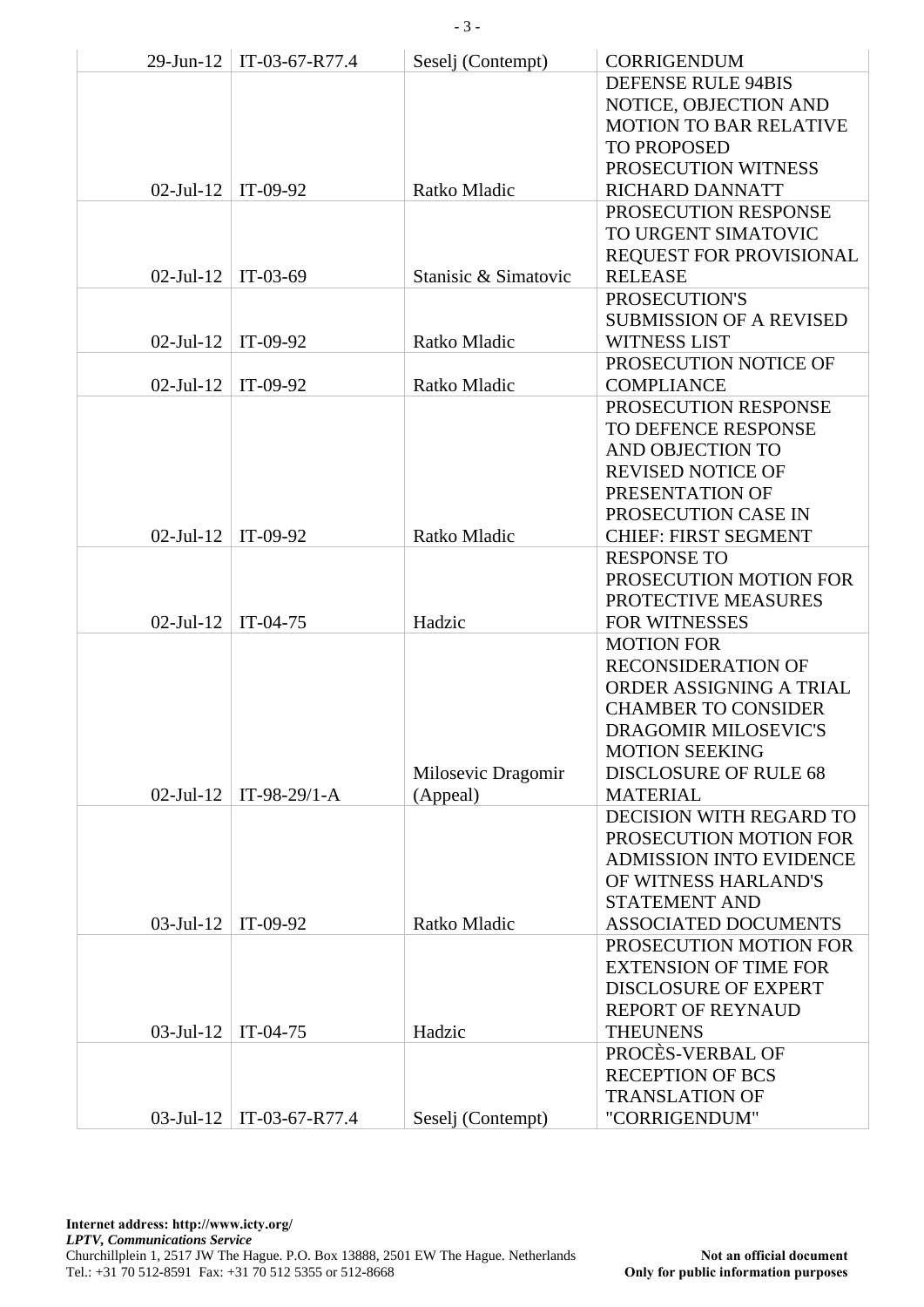|              |                 |                         | NOTICE OF WITHDRAWAL<br><b>AND REFILING OF</b><br>PROSECUTION RESPONSE<br>TO URGENT SIMATOVIC |
|--------------|-----------------|-------------------------|-----------------------------------------------------------------------------------------------|
| $03$ -Jul-12 | $IT-03-69$      | Stanisic & Simatovic    | REQUEST FOR PROVISIONAL<br><b>RELEASE</b>                                                     |
| $03$ -Jul-12 | $IT-04-81-A$    | Perisic (Appeal)        | AMENDED SCHEDULING<br><b>ORDER</b>                                                            |
|              |                 |                         | PROSECUTION REQUEST                                                                           |
|              |                 |                         | FOR CERTIFICATION TO<br>APPEAL JUDGEMENT OF                                                   |
|              |                 |                         | <b>ACQUITTAL UNDER RULE 98</b>                                                                |
| $03$ -Jul-12 | $IT-95-5/18$    | Karadzic                | <b>BIS</b><br>DEFENCE MOTION FOR                                                              |
|              |                 |                         | <b>CERTIFICATION TO APPEAL</b>                                                                |
|              |                 |                         | THE DECISION ON                                                                               |
|              |                 |                         | <b>SUBMISSIONS RELATIVE TO</b>                                                                |
|              |                 |                         | THE PROPOSED "EDS"                                                                            |
| $03$ -Jul-12 | IT-09-92        | Ratko Mladic            | <b>METHOD OF DISCLOSURE</b>                                                                   |
|              |                 |                         | DEFENSE INTERLOCUTORY                                                                         |
|              |                 |                         | APPEAL AGAINST TRIAL                                                                          |
|              |                 |                         | <b>CHAMBER DECISIONS ON</b>                                                                   |
|              |                 |                         | THE PROSECUTION MOTION                                                                        |
|              |                 | Mladic (Interlocutory   | FOR JUDICIAL NOTICE OF                                                                        |
| $04$ -Jul-12 | IT-09-92-AR73.1 | Appeal)                 | <b>ADJUDICATED FACTS</b>                                                                      |
|              |                 |                         | <b>DECISION ON ACCUSED'S</b><br><b>MOTION FOR TRIAL</b>                                       |
|              |                 |                         | <b>SESSIONS TO BE</b>                                                                         |
|              |                 |                         | <b>CONDUCTED IN THE</b>                                                                       |
|              |                 |                         | FORMER YUGOSLAVIA AND                                                                         |
|              |                 |                         | FOR INVITATION TO                                                                             |
|              |                 |                         | <b>GOVERNMENTS OF BOSNIA</b>                                                                  |
|              |                 |                         | AND HERZEGOVINA,                                                                              |
|              |                 |                         | REPUBLIKA SRPSKA, AND                                                                         |
| $04$ -Jul-12 | $IT-95-5/18$    | Karadzic                | <b>SERBIA</b>                                                                                 |
|              |                 |                         | <b>ORDER LIFTING</b>                                                                          |
|              |                 |                         | <b>CONFIDENTIALITY OF</b>                                                                     |
|              |                 |                         | DECISION ON SECOND SITE                                                                       |
|              |                 |                         | <b>VISIT AND RELATED</b>                                                                      |
| $04$ -Jul-12 | $IT-95-5/18$    | Karadzic                | <b>PLEADINGS</b>                                                                              |
|              |                 |                         | PROSECUTION RESPONSE                                                                          |
|              |                 |                         | TO DEFENCE RULE 94BIS                                                                         |
|              |                 |                         | NOTICE, OBJECTION AND                                                                         |
|              |                 |                         | <b>MOTION TO BAR RELATIVE</b>                                                                 |
|              |                 |                         | <b>TO PROPOSED</b>                                                                            |
|              |                 |                         | PROSECUTION WITNESS                                                                           |
| $04$ -Jul-12 | $IT-09-92$      | Ratko Mladic            | RICHARD DANNATT                                                                               |
|              |                 |                         | ORDER REPLACING A JUDGE                                                                       |
|              |                 |                         | IN A CASE BEFORE THE                                                                          |
| $05$ -Jul-12 | $IT-05-87-A$    | Sainovic et al (Appeal) | <b>APPEALS CHAMBER</b>                                                                        |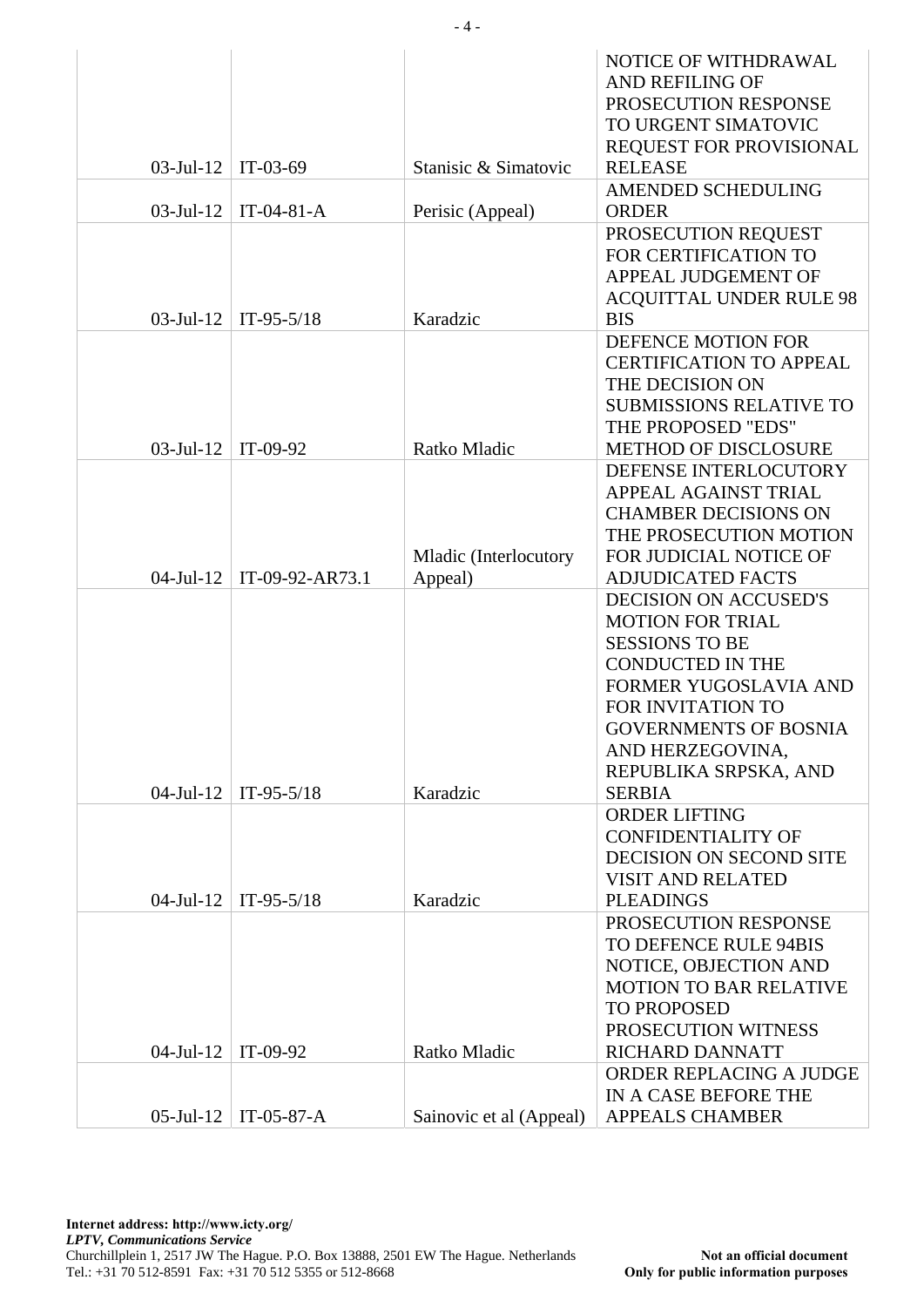| $05$ -Jul-12         | $IT-04-75$     | Hadzic                 | PROSECUTION NOTICE OF<br><b>COMPLIANCE WITH</b><br><b>DECISION ON HADZIC'S</b><br><b>MOTION FOR ACCESS TO</b><br><b>CONFIDENTIAL MATERIAL</b><br><b>IN MRKSIC</b>                                                                               |
|----------------------|----------------|------------------------|-------------------------------------------------------------------------------------------------------------------------------------------------------------------------------------------------------------------------------------------------|
|                      |                |                        | PROSECUTION NOTICE OF<br><b>COMPLIANCE WITH</b><br><b>DECISION ON HADZIC'S</b><br><b>MOTION FOR ACCESS TO</b><br><b>CONFIDENTIAL MATERIAL</b>                                                                                                   |
| $05$ -Jul- $12$      | $IT-95-13/1-A$ | Mrksic (Appeal)        | <b>IN MRKSIC</b>                                                                                                                                                                                                                                |
| $05$ -Jul- $12$      | IT-09-92       | Ratko Mladic           | <b>RESPONSE TO</b><br>PROSECUTION FIRST<br><b>MOTION TO ADMIT</b><br><b>EVIDENCE FROM THE BAR</b><br><b>TABLE: MLADIC</b><br><b>NOTEBOOKS</b>                                                                                                   |
|                      |                |                        | <b>CMSS INTERNAL</b><br><b>MEMORANDUM IN</b><br><b>COMPLIANCE WITH THE</b><br><b>TOLIMIR TRIAL CHAMBER'S</b><br>PUBLIC "DECISION ON<br>DEFENCE REQUEST FOR<br><b>ACCESS TO CONFIDENTIAL</b><br><b>MATERIALS IN THE</b><br>PROSECUTOR V. TOLIMIR |
| $05$ -Jul-12         | IT-05-88-A     | Popovic et al (Appeal) | CASE"                                                                                                                                                                                                                                           |
| $05$ -Jul- $12$      | $IT-03-69$     | Stanisic & Simatovic   | <b>FIRST DECISION ON</b><br>SIMATOVIC DEFENCE<br><b>SECOND BAR TABLE</b><br><b>MOTION OF 4 JUNE 2012</b>                                                                                                                                        |
| $05$ -Jul-12         | $IT-09-92$     | Ratko Mladic           | <b>DECISION ON DEFENCE</b><br>REQUEST TO DISQUALIFY<br>RICHARD DANNATT AS AN<br><b>EXPERT AND FOR BARRING</b><br>THE PROSECUTION FROM<br>PRESENTATION OF HIS<br><b>REPORT</b>                                                                   |
|                      |                |                        | DECISION ON MOTIONS BY<br><b>RADIVOJE MILETIC AND</b><br>DRAGO NIKOLIC FOR<br><b>ACCESS TO CONFIDENTIAL</b><br><b>MATERIALS IN THE MLADIC</b>                                                                                                   |
| $05$ -Jul-12         | IT-05-88- $A$  | Popovic et al (Appeal) | <b>CASE</b><br>DECISION ON MOTIONS BY<br>RADIVOJE MILETIC AND<br><b>DRAGO NIKOLIC FOR</b><br><b>ACCESS TO CONFIDENTIAL</b><br>MATERIALS IN THE MLADIC                                                                                           |
| 05-Jul-12   IT-09-92 |                | Ratko Mladic           | CASE                                                                                                                                                                                                                                            |